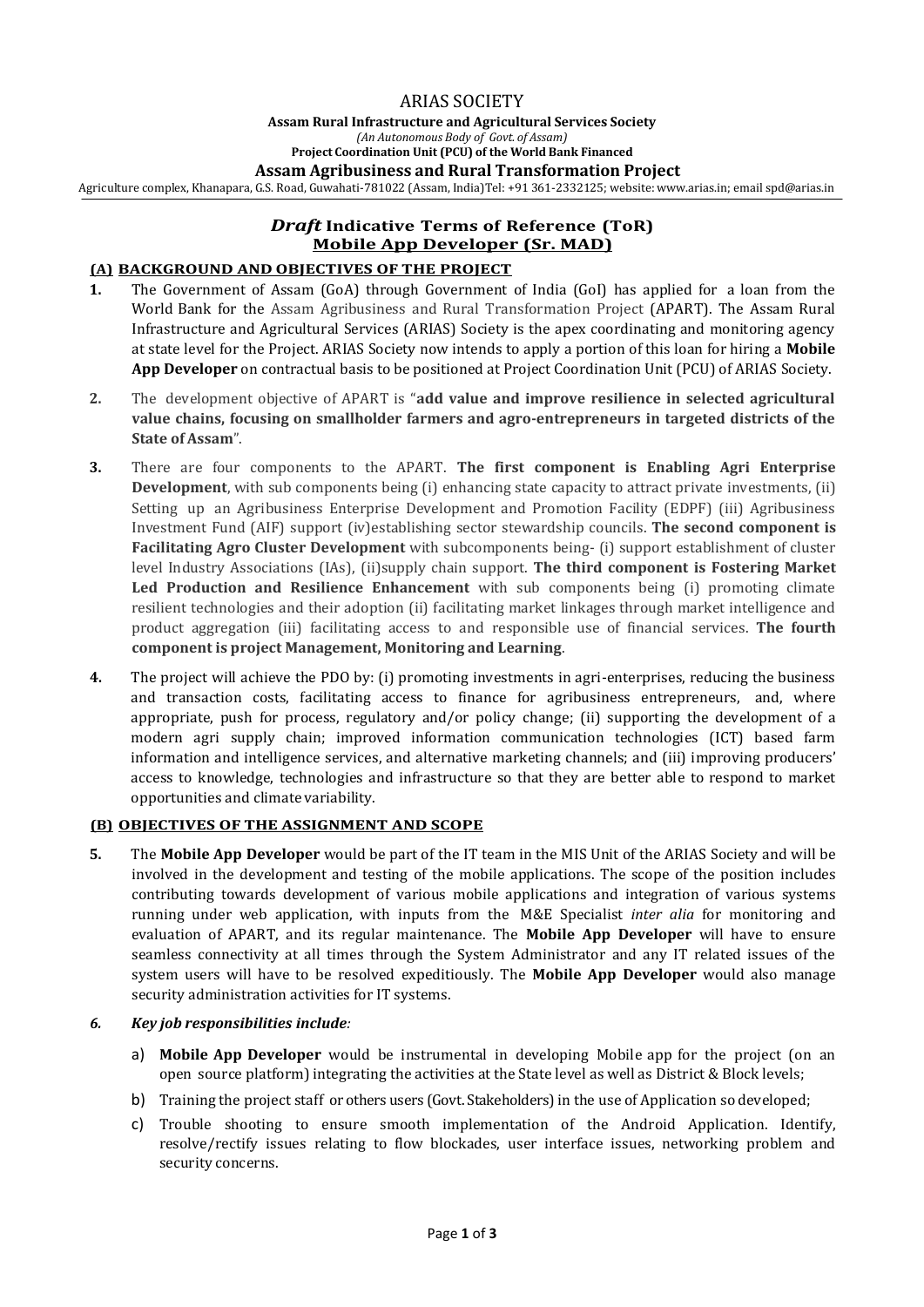- d) Ensure that the reporting, communication, financial and procurement systems of the project are embedded into the MIS system of the project;
- e) Integration in Mobile app of web-based HR management for ARIAS Society, pay roll,leave & related aspects module linked to a biometric attendance system etc.
- f) Provide clarifications to stakeholders on project related IT issues as needed;
- g) Maintain source-code used in Mobile App editions.
- h) Ensure regular updating of the Developed Mobile Apps.
- i) Ensuring seamless communication within the project team and project partners through the project ITinfrastructure.
- j) Resolves technical issues through debugging, research, and investigation
- k) Adept with the tools, applications, and processes used for mobile app development.
- l) Implements solutions as designed in technical documentation specification and coding standards.
- m) Plan and execute all deployment of system features and monitor for successful integration, maintaining the system throughout its lifecycle
- n) Perform system design and specification development, program logic and flow-charting, testing, debugging, and documentation, although specific skill requirements could vary based on the type of development being performed.
- o) Works within established procedures to develop, test, implement, and maintain application software.
- p) Provides subject matter expertise in performance monitoring, tuning, analysis, and diagnostics.
- q) Experienced in creating Performance Engineering strategies, assessing and defining Non Functional Requirements, Designing Workload Models by analyzing production statistics.
- r) Good client interaction and communication skills.

### **(C) QUALIFICATIONS, EXPERIENCE, AGE ETC**

- 6. **Educational Qualification:** BE/B.Tech**/**Master degree in Computer Science/Computer Applications/ Information Technology from any Govt. recognized University/Institutions.
- 7. **Working Experience:** Minimum (Five) 5 years of work experience in Developing Android Application of a reputed public/private sector agency in a leadership/ managerial capacity.
- **8. Computer Skills:** The **Mobile App Developer** must be highly proficient in Java, XML, Android Interactivity, Android UI, Navigation, API development etc.
- 9. **Development Skills:** Must have working experience in API integration with PHP & Java MVC Framework such as Laravel, Symfony, Codeigniter , Struts etc. along with Database Skills (MySQL, Postgres or NoSQL)
- 10. **Language**: High level of fluency in English and Hindi.

## 11. **Desirable Qualifications, Experience, Skills etc:**

- a. Experience of working in complex, multi stakeholder, fast moving environment and ability to work underpressure, respecting strict deadlines and multi-tasking
- b. Knowledge of Assamese and/or Bengali
- c. Good social, analytical, inter-personal and planning skills
- d. Self-motivated and possessing ability to work independently as well as in teams.
- 12. **Age**: Age of the candidate should not be more than 40 years as on 1st November, 2021.

## **(D) DURATION OF CONTRACT, NOTICE PERIOD ETC.**

- 13. The tenure of **Mobile App Developer** is intended for entire duration of the project and co-terminus with the project period of APART. However, continuity of the **Mobile App Developer** beyond eleven (11) months from the date of signing the agreement will depend upon his/her performance. The decision of the SPD will be final and binding in this regard. The contract Management shall be as per the HR Policy of the ARIAS Society.
- 14. The contract with **Mobile App Developer** may be terminated by either side at any point of time during the contractual period by serving a 30 days' notice without assigning any reason and without thereby incurring